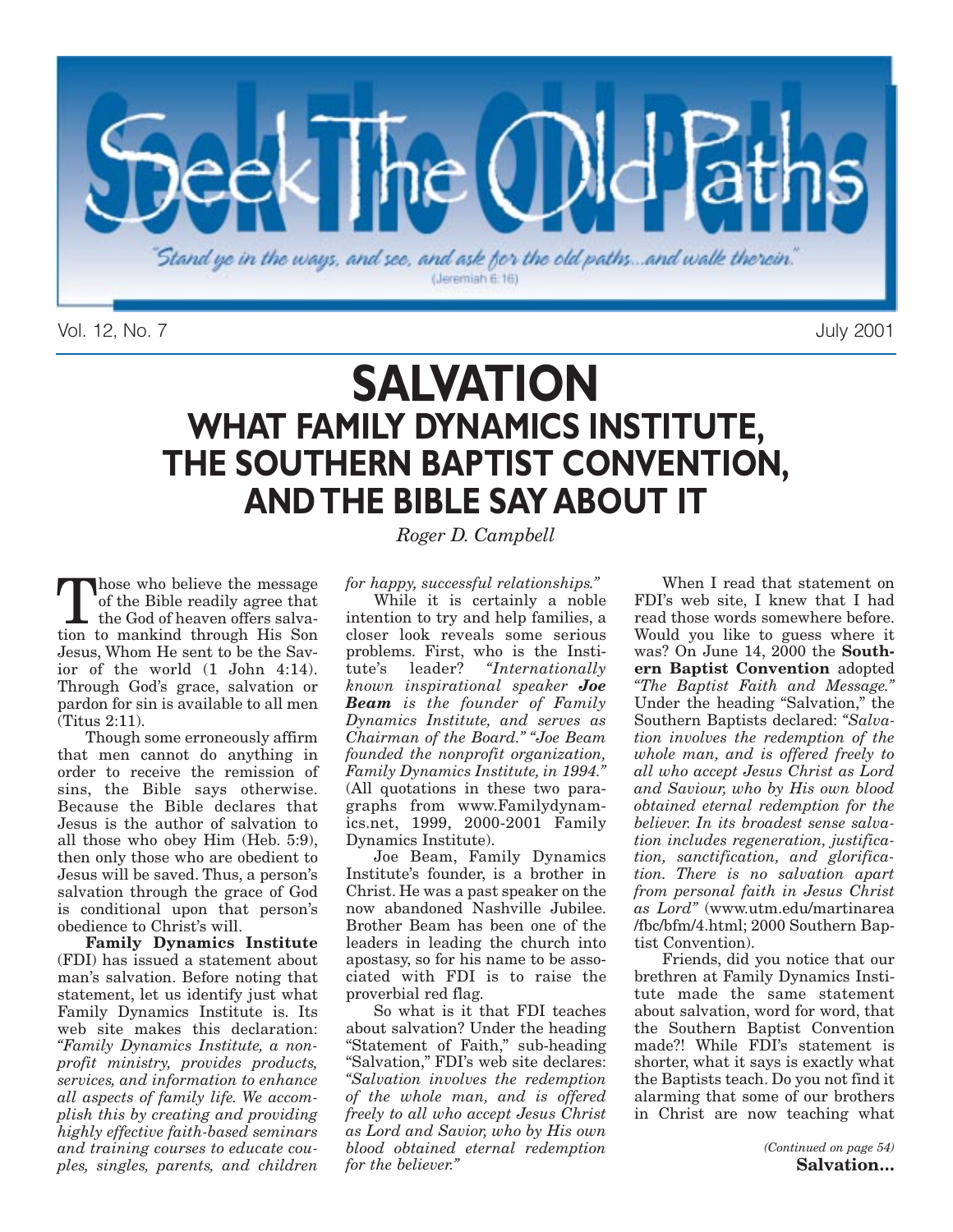

*Brethren, don't be deceived by educated, smooth-talking dreamers who boast that their visions are more relevant to the church than the Word of God. Please remember that authority resides in neither man's dreams nor the local church. The sole source of authority is the Bible, God's Holy Word.*

God said to Jeremiah: *"I have*<br>*heard what the prophets have*<br>*name squing I have dramed I have heard what the prophets have name, saying, I have dreamed, I have dreamed. How long shall this be in the heart of the prophets that prophesy lies, even the prophets of the deceit of their own heart? that think to cause my people to forget my name by their dreams which they tell every man to his neighbor, as their fathers forgat my name for Baal. The prophet that hath a dream, let him tell a dream; and he that hath my word, let him speak my word faithfully. What is the straw to the wheat? saith Jehovah. Is not my word like fire? saith Jehovah; and like a hammer that breaketh the rock in pieces? Therefore, behold, I am against the prophets, saith Jehovah, that steal my words every one from his neighbor. Behold, I am against the prophets, saith Jehovah, that use their tongues, and say, He saith. Behold, I am against them that prophesy lying dreams, saith Jehovah, and do tell them, and cause my people to err by their lies, and by their vain boasting: yet I sent them not, nor commanded them; neither do they profit this people at all, saith Jehovah"* (Jer. 23:25-32).

There are two classes of preachers mentioned in Jeremiah that are still with us today. First, there are the dreamers who seek to peddle their dreams (lies) as God's truth. These false teachers will always have an audience because so many today have *"itching ears"* (2 Tim. 4:3) and thus **demand** a placated message. Second, there are those preachers who love the Word of God and are willing to proclaim it in its completeness without alteration or compromise. Not many today desire this type of preaching because it condemns instead of comforts them in their sins.

We have today an ever-growing number of liberal dreamers in the Lord's church. They want us to believe that just because they have "dreamed" that we should listen to them! To them their "dreams" are scholarly, interesting, and essential to the restoration of the Lord's church, but these so-called "dreams" are destitute of **authority**.

One only has to mention Bible authority to cause these loving and peaceful dreamers to have violent reactions. These liberal dreamers within the body of Christ have one mission — to cause the Lord's people to forget His church by their dreams which they tell to all who will listen (cf. Jer. 23:27). Like their ancient cousins of old, these modern dreamers preach *"deceits"* and *"smooth things"* (Isa. 30:10).

Those who are concerned about the eternal destiny of their soul should listen to and heed what God said long ago because the principle is still the same today. Those dreamers who devised their own messages to suit their own agendas and proclaimed such as God's truths were told, *"Behold, I am against them that prophesy lying dreams, saith Jehovah, and do tell them, and cause my people to err by their lies, and by their vain boasting: yet I sent them not, nor commanded them; neither do they profit this people at all, saith Jehovah"* (Jer. 23:32).

Dreamers such as **Carroll D.**

**Osburn** of **Abilene Christian University** have their own **visions** and **definitions** of "fellowship," "brotherhood," and "church of Christ." Osburn boldly boasts, "There should be room in the Christian fellowship for those who differ whether the Lord's Supper must be taken every Sunday, or whether instrumental music is used in worship, for those who believe that Christ is the Son of God, but who differ on eschatological theories such as premillennialism, ecclesiological matters such as congregational organization, or soteriological matters such as whether baptism is 'for' or 'because of' remission of sins" (*The Peaceable Kingdom*, pp.90-91). The Bible, God's Word, begs to differ with this dreamer who has no regard for Deity or those he leads astray.

It should come as no surprise that Osburn opines, "The Bible may be held aloft in today's churches of Christ, but it cannot be said to be the primary generative source for the basic religious thinking of many of our preachers" (p.4). The brazen audacity of the modernists and liberals is amazing. Unfortunately, they have deceived multitudes into believing that the thoughts and wishes of **human dreamers** should take priority over the Word of God.

Brethren, there is a world of difference between one's theories and dreams and God's glorious truths! God stated it like this: *"The prophet that hath a dream, let him tell a dream; and he that hath my word, let him speak my word faithfully. What is the straw to the wheat? saith Jehovah"* (Jer. 23:28). In other words, the dreams of men are the chaff and Bible truth is the grain. One will starve spiritually and lose his soul grazing upon the dreams of men.

Brethren, don't be deceived by educated, smooth-talking dreamers who boast that their visions are more relevant to the church than the Word of God. Please remember that **authority** resides in neither man's dreams nor the local church. The sole source of authority is the Bible, God's Holy Word.

Surely God would say today, *"I am against the preachers* (false dreamers, mlw) *that use their tongues, and say, He saith"* (cf. Jer. 23:31).

> *5810 Liberty Grove Rd. Rowlett, TX 75030*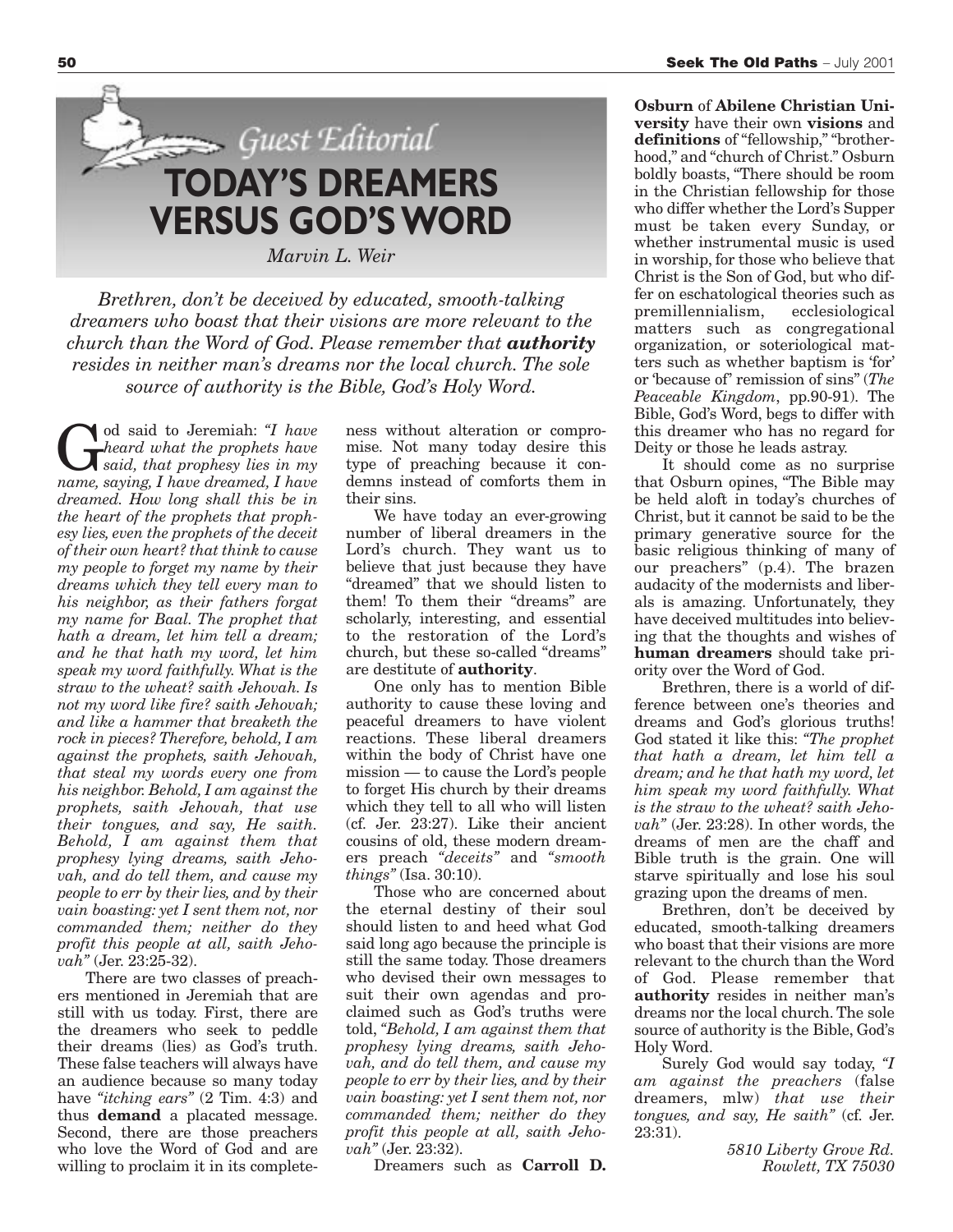## **LOOKING BACK ON THE NEW UNITY MOVEMENT OR The Primary Objective Of The Christian Church**

For very faithful Christian deeply<br>yearns for the unity for which<br>our Lord prayed (John 17:20-<br>21) and which Paul commanded the yearns for the unity for which our Lord prayed (John 17:20- 21) and which Paul commanded the Corinthians (1 Cor. 1:10). But faithful Christians are not willing to accept a pseudo-unity which contradicts principles of truth. In the late 1930s, Claude Witty tried to lead a segment of unsuspecting brethren into union with the Christian Church. In 1938 a "unity meeting" was conducted in Detroit, Michigan and the following year one was conducted in Indianapolis, Indiana. Things came to an extremely quick halt when brother H. Leo Boles was invited to speak in Indianapolis and clearly pointed out that before unity could occur, the Christian Church must drop from her practices those things which caused the division in the first place. It was obvious that the Christian Church intended to do nothing of the sort.

In 1984 a meeting labeled the "Restoration Summit" was conducted on the same format at Joplin, Missouri. Not only did the same format exist, but the same primary objective was present on the part of the Christian Church. In 1937-39, James Deforest Murch, a leading exponent of the Christian Church cause, working closely with brother Witty, had set forth with much clarity the primary objective of the Christian Church: get members of the churches of Christ to admit that the use of the instrument in Christian worship was only an opinion and, therefore, in the realm of liberty. The Christian Church then and now generally claimed that the use of the instrument in worship is a matter of opinion and should never be made a test of fellowship. In the 1930s there were not many Gospel preachers who would compromise. Now, that statement can not be made in truth.

For twenty-five years, W. Carl Ketcherside promoted a "unity in diversity" movement. He turned from an extremely radical position based on the assumption that there is a distinction between gospel and doctrine to an extremely liberal position based on the same false assumption. Ketcherside said that there is one main fact of the gospel to be believed (Jesus is the Son of God) and one act to be obeyed (baptism). He claimed that when these two: the fact and the act are obeyed, one is in fellowship with God and Christ and therefore all of God's children. Over the years he had made deep inroads into the churches of Christ. Until recently, few were willing to admit that he had been making converts except among the "antis" and a few others.

However, in late 1983 a fresh champion of Ketcherside's movement emerged. Although the terminology is a bit different, the principles and the conclusions are the same as those of Ketcherside. **Rubel Shelly** is now the standard bearer of that movement, assisted by several of lesser ability: **Alan Cloyd, Marvin Phillips, Joe Beam, Jeff Walling** and a number of others. Of course, **Ruel Lemmons** spouted the principles of Ketcherside for many years but he had been too inconsistent for many to take seriously.

No new arguments have been advanced. Every argument is the same as those advanced in the 1930s. A few words have been changed but the principles and conclusions are the same. And, the objective of the<br>Christian Church remains Christian Church remains unchanged through all these years: to evoke from us a statement that the use of the instrument is merely an opinion and therefore, extend fellowship to them with no change on their part.

Rubel Shelly and the others mentioned generally refuse to use the instrument. As a whole, they still believe it to be doctrinally wrong. However, having accepted Ketcherside's basic premise (the false assumption that there is a difference between the gospel and the doctrine of Christ and that obedience to the gospel by means of baptism — baptism by their definition — brings one

into fellowship with God and doctrine has nothing with keeping one in that fellowship), they have no difficulty extending fellowship to the Christian Church. And this fellowship is already taking place! Obviously, if doctrine is not vital to the salvation of one's soul and all of what we contend are doctrinal problems are really nothing more than matters of human opinion and cannot be allowed to disrupt fellowship, we are in the wrong for not extending fellowship to those of the Christian Church.

But if we are wrong on this count, we are wrong for not agreeing with Rubel that there are "knowledgeable, devout Christians in all the denominations" and thereby extend our fellowship to other denominations in addition to the Christian Church. If we are willing to compromise at the point of doctrine about music, why not also on sprinkling and pouring for baptism and a host of other things? Ask a knowledgeable preacher among the Christian Churches why they refuse to accept sprinkling and pouring as baptism and the use of buttermilk instead of the fruit of the vine on the Lord's table and they will tell you in so many words that the New Testament does not teach that. And this, brethren, is the issue! If they reject a few things on the basis that those things are not taught in the New Testament, why do they condemn us for rejecting the use of the instrument in worship on the basis that it is not taught in the New Testament and is therefore wrong?

The Christian Church uses the argument that the use of the instrument is not explicitly forbidden in the New Testament and claims that we are legalistic and are binding human opinion on others when we teach that the use of the instrument in worship is sinful. But they reject the buttermilk on the Lord's table and sprin-

> *(Continued on page 54)* **Looking Back…**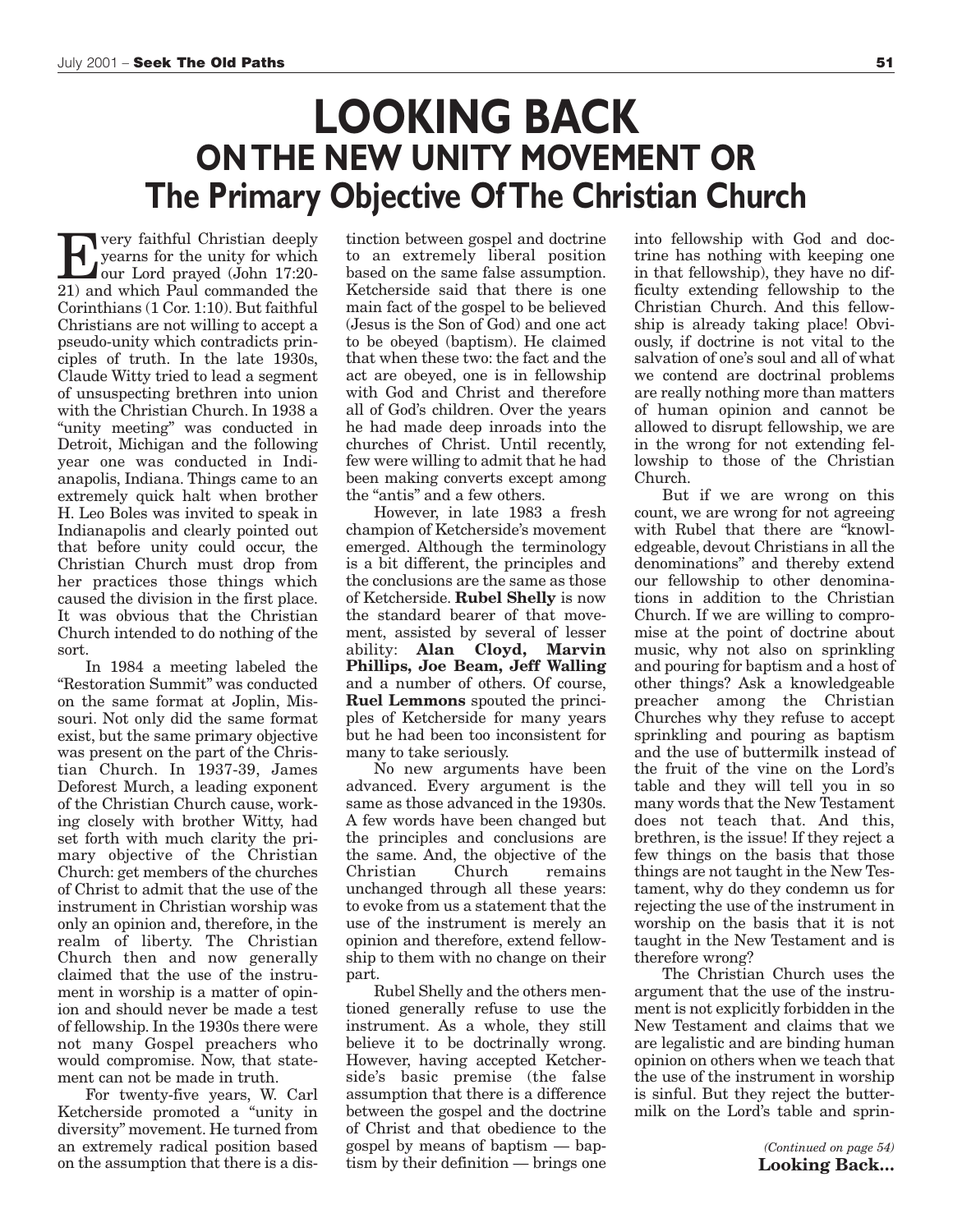# **THE "CHANGE GENERATION ASKS: IS IT FUN AND EXCITING?"**

*Gary Colley*

*…because of this undisciplined, immature and liberal attitude presently in the church, some are now thinking and advocating that the pattern of truth (if they acknowledge that the New Testament is a pattern at all) be relegated to the place of things of an optional or a matter of choice!* 

For a growing number, and even<br>
some who wear the name<br>
Christian, the only qualifica-<br>
tion for accontance or rejection of any some who wear the name Christian, the only qualification for acceptance or rejection of any behavior before God is expressed in the words "is it fun and exciting?" This is heard and somewhat expected in the conversation of the young, but it is disappointing and less excusable in the lives of the many who are older and should know better, but who have not yet matured in Christ! With Paul we must say these are "yet carnal" or worldly (1 Cor. 3:3).

This attitude is certainly affecting the church for which Christ died (Acts 20:28). In many localities there are those who refuse to attend Bible classes because they say it is "dullsville." This is a bad reflection on the person instead of on the Bible, the class, or the teacher! Others do not attend each worship period (unless some special entertainment is announced) because they "do not get anything out of it," and especially when there is something "more exciting" to do. These seem to ignore many passages of Scripture about putting God and His kingdom first, not forsaking the assembling of the saints, and that worship must be directed to God in spirit and in truth (Matt. 6:33; Heb. 10:25; John 4:23-24).

Marriages are strongly affected by this attitude. Some, after only a few months, divorce their mates, rending many hearts, because one of the participants feels things just are not "fun and exciting" any more! Then these look for a preacher who will deny the Lord's simple teaching on marriage, divorce, and remarriage (Matt. 19:8-9), so they may feel good about finding another mate who is more "fun and exciting." The tragedy is, some of these hireling preachers can be found!

Vows do not seem to mean much to these people! Not only are marriage vows soon "forgotten," but many seem to also take lightly their vow to serve the Lord. The good confession that "I believe that Jesus is the Christ the Son of the living God" is suppressed and flies quickly from the mind of some, when they are *"choked with cares and riches and pleasures of this life, and bring no fruit to perfection"* (Luke 8:14).

When these are urged to live pure lives, teach a Bible class, serve at the Lord's table, visit the sick and needy, prepare the building for worship services (or close it afterwards), teach a neighbor or invite them to services, speak to visitors, or a host of other small but important duties of Christians, they respond in word or attitude, that is not "fun and exciting" to me anymore. These have left their first love and need to repent (Rev. 2:4-5). Their promise (vow) to serve the Lord has to be "some great thing," never difficult, and always "fun and exciting" or they will defect from the Lord's army!

Of course for those who study and believe the Bible, it is known that there are responsibilities legislated by the Lord for which we are accountable (Matt. 28:20).

These come as a result of our abilities and opportunities given us by God. He has the sovereign right to call us into account for the use of that which He has given to us. Paul's words must continually ring in our ears, *"So then every one of us shall give account of himself to God"* (Rom. 14:12).

Jesus laid down the rule for following Him by saying, *"If any come after me, let him deny himself, and take up his cross daily, and follow me"* (Luke 9:23). The opposite attitude of doing only what is "fun and exciting" is not according to the standard of truth (John 8:32) and will condemn us in the Judgment if we do not repent.

It should be doubtful in any one's mind that Christ found the event surrounding the cross "fun and exciting!" When He came to provide redemption for the world by the cross, the Bible says He *"endured the cross, despising the shame"* (Heb. 12:2). The apostles who suffered to uphold the Gospel in an unbelieving world, some of which are beyond our imagination (Acts 4 & 5; 2 Cor. 11:23- 28; Heb. 11), did not change in doctrine or action because they reasoned and asked, "Is it fun and exciting?" We are eternally thankful that Jesus and the apostles did not exemplify the attitude of some today, or the plan of our salvation would have never been revealed by the Holy Spirit!

What will the next generation of Christians be if we leave the example of doing only that which is according to the world — "fun and exciting?" We can be sure that elders of the church, though greatly rewarded for their faithfulness, will soon cease to serve in the important work of overseeing! Gospel preachers will not long "stand fast in the faith" as they proclaim the Gospel if they were searching only for that which is "fun and exciting!" This would also be the case in regard to deacons, Bible class teachers, and all others who give and have given of themselves so freely to help the lost and dying of the world. If "fun and excitement" were the rule of life for these they would all immediately cease their cross bearing!

Even more serious, because of this undisciplined, immature and liberal attitude presently in the church, some are now thinking and advocating that the pattern of truth (if they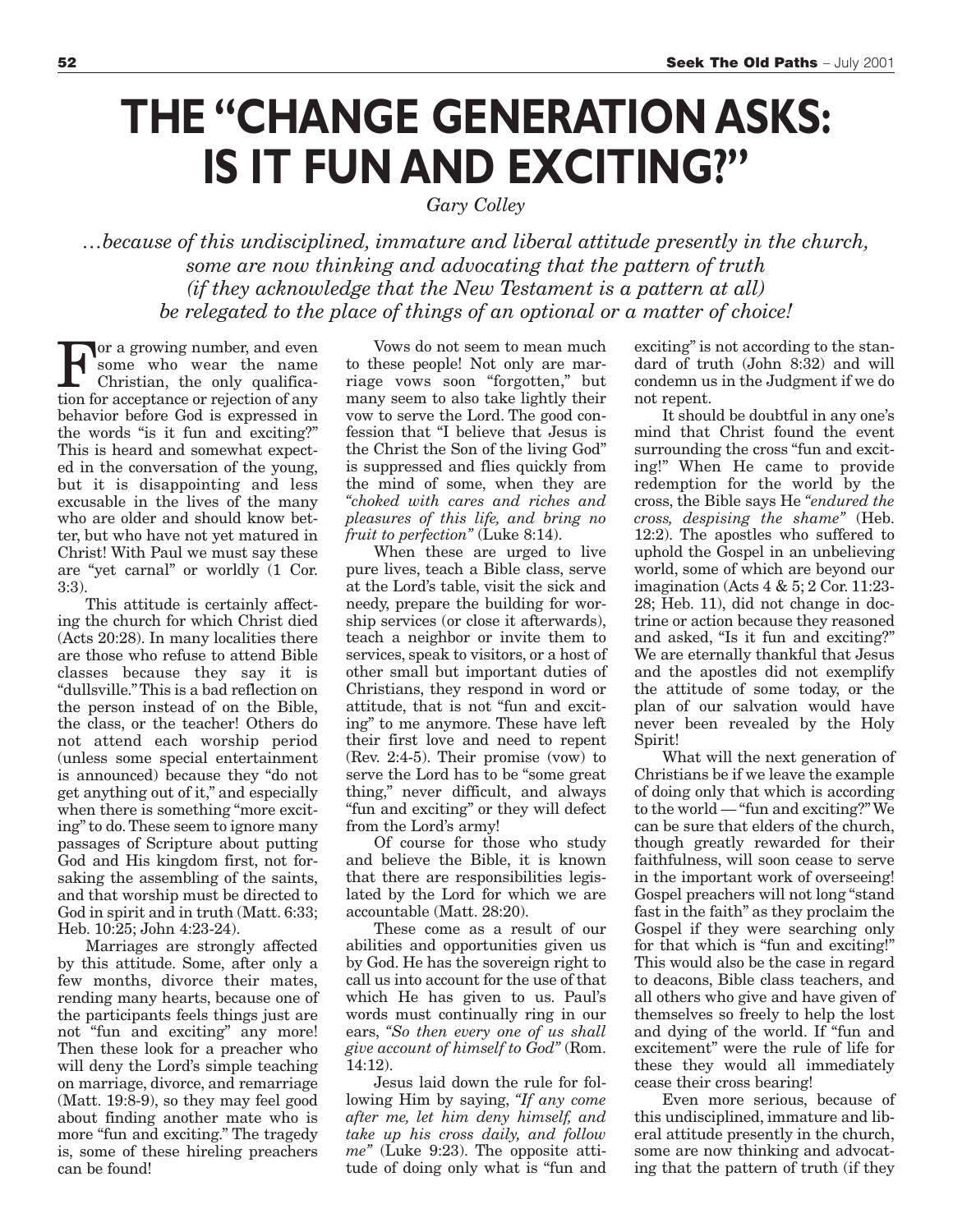acknowledge that the New Testament is a pattern at all) be relegated to the place of things of an optional or a matter of choice! These write and say publicly that the present actions of the Lord's church "must be changed!" These wrest or twist the Scriptures (if they use them at all) to their own destruction (2 Peter 3:15- 16). Some of these, like Ahab and Rehoboam of old, blame the changes they invent and their digression from God's Way, on "the people" or those whom they term "babyboomers." What ever be the excuse, those who follow the "blind guides" need to be warned that their end will be in the ditch of destruction with their leaders (Matt. 15:13-14).

Let us take a close look at our own attitude about the work of the Lord. Let us "walk in the light" that

we may have pure fellowship with other faithful Christians (1 John 1:7- 9). "Am I a soldier of the cross, a follower of the Lamb..." or do I live in subjectivism of searching only for that which is "fun and exciting?"

*"East End Bulletin," bulletin of the East End Church of Christ, 102 Edison, McMinnville, TN 37110, January 7 &14, 2001.*

## *In the News...*

Further evidence of the apostasy among us is provided in these excerpts of recent events. One from Alabama, Oklahoma and England.

"Thank you for shopping at Brunos today. You will notice that your groceries will bagged[sic] by the youth group of our church as a fund-raiser to support our summer mission trip to Honduras. In Honduras we will build houses, distribute clothes, shoes and medical supplies for the Honduran people. If you feel led to help us work to accomplish our goal, please feel free to donate directly to the student sacking the groceries, one of our sponsors or directly into the collection jug. Thanks so much for your support!!!"

### *Homewood Church of Christ Birmingham, Alabama*

#### From England...

On page 8 of the December 2000 edition of the *British Christian Worker* an advert can be found placed by David Walker. Following, is part of that advert. "In Northampton we are about to embark on a new method of evangelism through providing Podiatry/Chiropody treatment for local people. Starting in December we will offer 9 hours of clinics in our church building with appointment times on Wednesday evenings, and Thursdays. We have two members who will be receptionist, welcoming patients as they arrive and making follow-up appointments; I will provide the treatment ...Our aim is to provide a high profile service to the community as a work of the congregation, provided by members ... Although it is not our intention to make money from this outreach, there will be a small charge of 3.00 per treatment towards the congregations running costs. ... Please keep this outreach program in your prayers."

*David Walker, Northampton Church of Christ.*

#### [EDITOR'S NOTE]

Though the Bible authorizes "mission work" — preaching the Gospel around the world. However, it does not authorize the church to have fund raisers to do it. The church is supported in its work by contributions from its members on the first day of the week (1 Cor. 16:2).

Likewise, the work of the church is evangelism, edification and benevolence, not Podiatry/Chiropody treatments. How far will some brethren go in continuing to be like the denominations around them? With some, there is no limit!

Innovations and traditions of men are not authorized, no matter how noble the intent.

From Oklahoma, Jerry Brewer writes:

Ever wonder why the Southwestern Baptist Theological Seminary in Ft. Worth never invited Foy Wallace or Gus Nichols or N. B. Hardeman or C. R. Nichol to bring their people to a workshop in the 1930s? You probably haven't, because you know why. The Baptists "knew" where these men stood concerning the false doctrines of the Baptists. But today "it ain't necessarily so." We just received a brochure from the Baptist "seminary" in Ft. Worth to attend a conference entitled "Sharing Christ In The 21st Century." The conference will be conducted there in September. I wonder why the Baptists have churches of Christ on their mailing list. Actually, I don't "wonder why." I know. Far too many churches like Quail Springs in Oklahoma City have joined hands with the Baptists and agreed to disagree regardless of what the Bible says. Quail Springs and the Quail Springs Baptist Church just conducted their second "Fireworks, Food and Fellowship" meeting (July 1) together. After faithful brethren in Oklahoma placed objections in the newspaper and wrote the Quail Springs elders about their fellowship of error last year, they have decided to ignore us old "Moss Backs" and do their own thing anyway. After all, we only offer the Bible as authority — God's verbally inspired word — and that takes a back seat to men's "feelings."

Don't look for the Christian Chronicle to mention this one either. Faithful brethren ought to put pressure on them by letters to the editor, asking why they are ignoring this "historic" and "unique" union of a "Church of Christ" and a Baptist Church. After all, they only report the news they don't create it. But then, on the other hand, they will suppress stories that don't fit their agenda. Write them and see what response (if any) is forthcoming.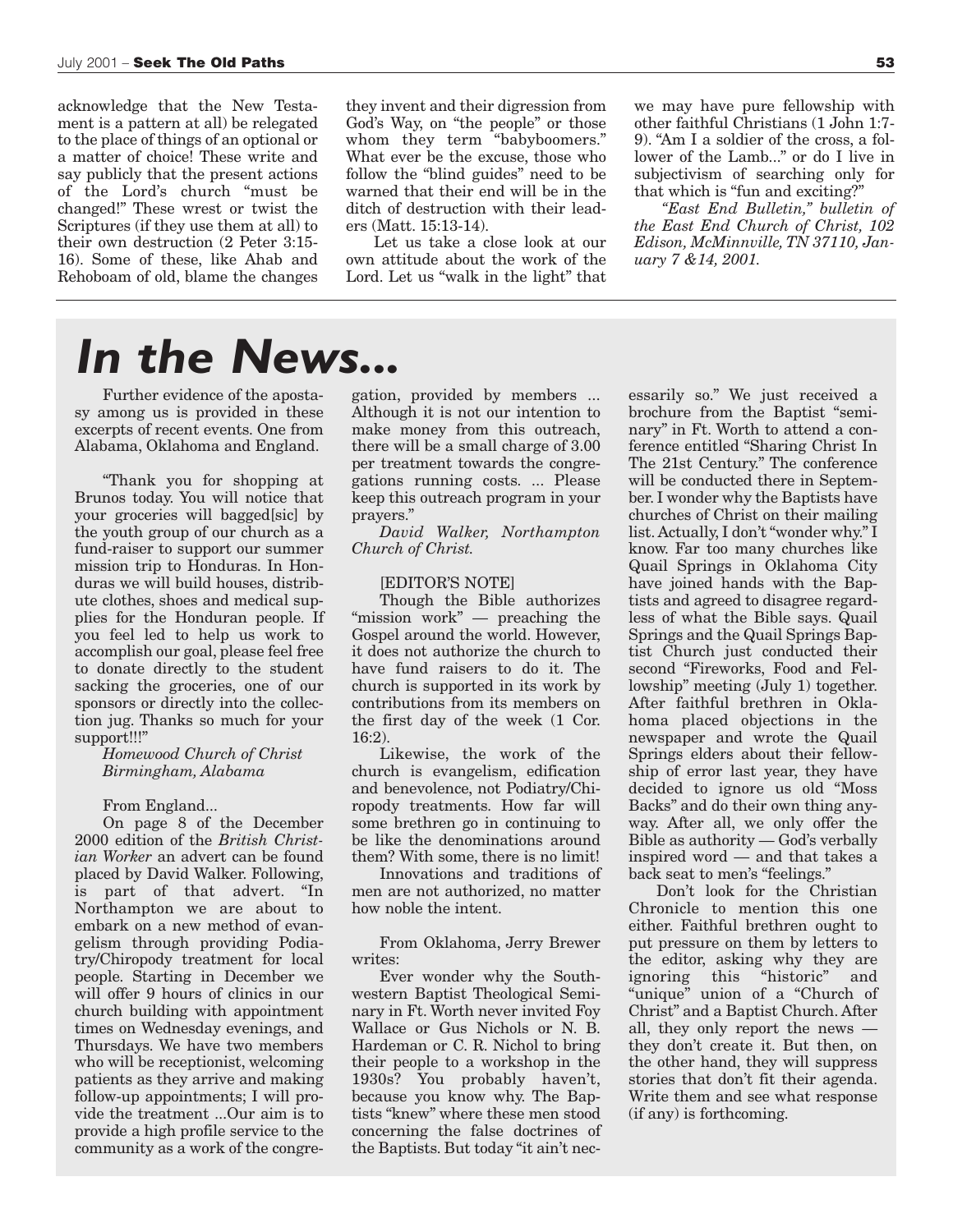#### **Salvation…**

*(Continued from page 49)*

denominations teach about salvation? If you think that Family Dynamics Institute is of no consequence, then think again. FDI's web site states: *"Nearly 45,000 people participated in our seminars and courses in the last 36 months."* Yes, FDI is influencing people's lives, and its message about salvation is denominational to the core!

Let's consider FDI's statement about salvation. First, it is true that salvation is the gift of God (Eph. 2:8). And, it is correct to say that we have redemption through faith in Jesus (Rom. 3:24-26). However, to declare that salvation is offered freely "to all who accept Jesus Christ as Lord and Savior" is to say something the Bible does not say. Friends, we never read in the Bible the expression "accept Jesus as Lord and Savior." Man might say it, but God's word does not. That ought to settle the issue.

Furthermore, while we are justified by faith, our justification is "not by faith only" (James 2:24). Family Dynamics Institute's "Statement of Faith" leaves the readers of its web site thinking that one is saved before and without baptism. What does the Bible say about what man must do in order to be saved? "He that believeth and is baptized shall be saved" (Mark 16:16), and "Repent and be baptized every one of you in the name of Jesus Christ for the remission of sins..." (Acts 2:38). Why not just tell people what the Bible says?

One can be made free only by obeying from the heart the doctrine of Jesus Christ in being baptized into Him (Rom. 6:17,18,3). We take no pleasure in pointing out the errors that others make in their religious teachings, but we must oppose any teaching on salvation that is not in harmony with what the Bible says.

What the Bible says about any subject is not "probably right," "maybe right," "could be right," or "almost right." What God's Book says about any subject is ALWAYS RIGHT, period!

*4865 Bates Pike SE Cleveland, TN 37323*

#### **Looking Back…**

*(Continued from page 51)*

kling and pouring and claim that such are sinful substitutions. But where does the New Testament explicitly forbid such?

Rubel Shelly (along with Ketcherside and others) claimed that the instrument and several other things are of doctrine and are not a part of the faith (gospel). They can fellowship those guilty of infractions of the gospel with no reservations while disagreeing with them about doctrinal matters. This, notwithstanding the fact that Paul points out in Romans 6:16-18, that obedience to doctrine was the point of forgiveness from God and that John warns that those who fail to abide in the doctrine of Christ have not God (2 John 9-11) and that those who fellowship them partake of their evil deeds.

We could patiently wait for a young, inexperienced man to come to a better understanding of the will of God before rejecting him. But Paul warns us that the false teacher serves his own belly and that is one of the reasons for swift marking and avoiding.

The primary objective of the Christian Church remains to get us to agree with them that the use of the instrument is only opinion. The Christian Church is not about to give up the use of instruments. They want to be justified for causing the division over the instrument in the first place. If they can get us to agree that the instrument is but opinion there must be wholesale repentance over causing division over opinion.

Our buildings were taken from us around the turn of the twentieth century by those who introduced the instrument into worship. Nearly all our property was lost in that apostasy. The Christian Church has fallen on hard times since the turn of the century. Their liberalism has devoured their resources. They desperately need our fellowship and are making tremendous efforts to force us into that fellowship.

To the extent we compromise the doctrine of Christ, to that extent we leave God behind. On the same basis that we can extend fellowship to the Christian Church, we can fellowship any group that claims to believe that Jesus Christ is the Son of God. Brethren who see no danger in compromising on the point of fellowship should consider the consequences before losing their senses entirely.

One wonders if the Christian Church is short on preachers. Religious liberalism kills the zeal to preach and that is one of the problems created by their attitude toward Scripture. If we fall into their snare, we can expect to share in their problems and more.

Regardless of the flowery speech used and the sophistication of those speaking, any argument that will deny plain Scripture is a false argument and must be rejected. The very basis for using the instrument in worship is that it is not explicitly forbidden in the New Testament. On that basis, most denominational practices cannot be rejected. Are we ready for that consequence?

*— Dan Goddard*

## **CONTRIBUTIONS**

| Bobby & Angie Case \$300         |  |
|----------------------------------|--|
|                                  |  |
|                                  |  |
|                                  |  |
|                                  |  |
|                                  |  |
| Jackson Street Church of Christ, |  |
|                                  |  |
|                                  |  |
|                                  |  |
|                                  |  |
|                                  |  |
| Chuck & Nancy Verkist\$25        |  |
|                                  |  |
|                                  |  |
|                                  |  |
|                                  |  |
|                                  |  |
|                                  |  |
|                                  |  |
|                                  |  |
|                                  |  |
|                                  |  |
| <b>BOOKLET MAKER</b>             |  |
|                                  |  |
| Beginning Balance\$ 1,737.11     |  |
| Credits                          |  |
|                                  |  |
|                                  |  |
| Debits                           |  |
|                                  |  |
|                                  |  |
|                                  |  |
| Ending Balance\$ 1,111.41        |  |
|                                  |  |
|                                  |  |
|                                  |  |
|                                  |  |
|                                  |  |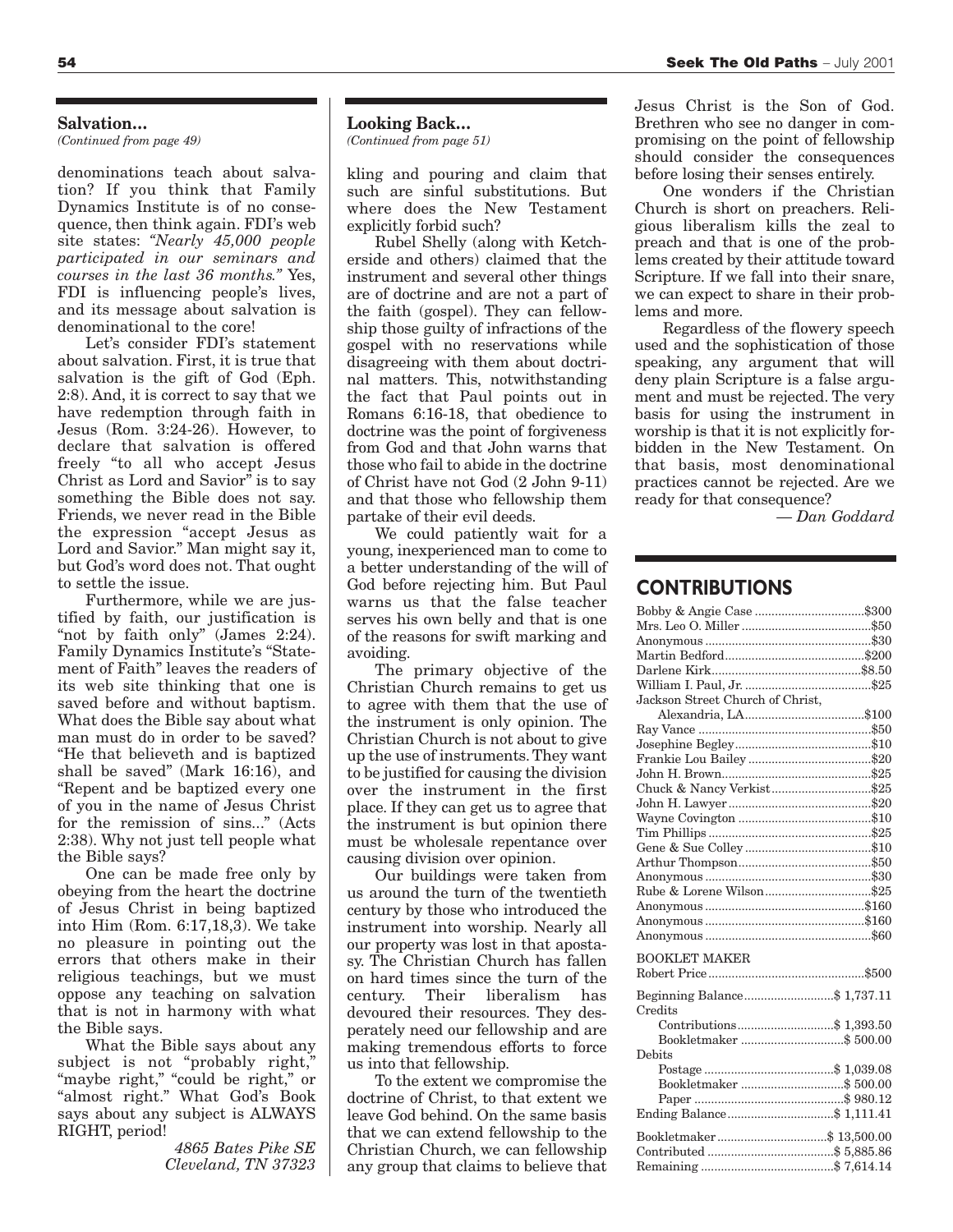# 16th Annual Seek The Old Paths Lectureship **July 22-26, 2001**

**Always the 4th Sunday in July** Traditions of Men — "Vain Religion"

## **SUNDAY, JULY 22**

- 9:30 Traditions concerning Preachers...........Raymond Hagood
- 10:30 The Righteous Traditions of God ...................Jimmy Bates
- 7:00 Bible Authority in Practice ................Garland M. Robinson
- 8:00 Traditions of men: Liberalism/Antism ..........Gilbert Gough

### **MONDAY, JULY 23**

| 9:00 Traditions of men Regarding Baptism Ferrell Hester     |
|-------------------------------------------------------------|
| 10:00 Traditions of men Regarding the                       |
|                                                             |
| 11:00 Traditions of men: Marriage, Divorce,                 |
|                                                             |
| 1:30 Sayings Heard Today #1: "It really doesn't matter what |
| you believe as long as you're sincere." "So many people     |
| cannot be wrong. "Jesus is the vine and the denomina-       |
|                                                             |
| 2:30 Traditions of men: Catholicism Ronald Choate           |
|                                                             |
| 8:00 True Worship Pleases the Father John 4:24              |
|                                                             |

## **TUESDAY, JULY 24**

| 9:00 Traditions of men regarding                         |  |
|----------------------------------------------------------|--|
|                                                          |  |
| 10:00 Traditions of men regarding man's                  |  |
|                                                          |  |
| 11:00 Traditions of men concerning all of                |  |
|                                                          |  |
| 1:30 Traditions of men regarding                         |  |
|                                                          |  |
| 2:30 Traditions of men Regarding Millennialism Randy Kea |  |
|                                                          |  |
| 8:00 Traditions of Men: Masonry Terry Joe Kee            |  |

#### **East Corinth Church of Christ** 1801 Cruise St., Corinth, MS 38834 Voice (662) 286-2040 or 286-6575 Fax (662) 286-2040 ecorinth@bellsouth.net

www.eastcorinth.org/lect2001.htm

**VIDEO TAPE INFORMATION:** Complete set of video tapes, \$40 postage paid. Jim Green 2711 Spring Meade Blvd. Columbia, TN 38401. Phone: 931-486-1365 / Email: jamesegreen@charter.net / www.geocities.com/jgreencoc

**CASSETTE TAPE INFORMATION :** Audio cassette tapes are being offered free by the church. Donations to help defray their cost are welcome. Order cassette tapes from the church. East Corinth church of Christ, 1801 Cruise St., Corinth, MS 38834

## **WEDNESDAY, JULY 25**

- 9:00 Traditions of men: Miracles, faith healing, etc. .... Ed Floyd
- 10:00 Traditions of men regarding Special Days, Christmas/Easter................................................Earl Claud
- 11:00 Traditions of men Regarding the Old Law: 10 Commandments still binding, Sabbath keeping, etc. .............................................Randy McQuade
- 1:30 Sayings Heard Today #2: That's just your interpretation. We can't all see things alike. What makes you think you are right and everyone else is wrong? .........................................Jim Blankenship
- 2:30 Traditions of men regarding Giving: Fund raising, tithing, beg on TV/Radio, any day of the week, etc. ...................................................Freddie Shows
	-
- 7:00 Traditions of men: Calvinism .............................Eddy Craft
- 8:00 Traditions among the Lord's People today: Order of worship, divided assembly, separate room for the Lord's supper on Sunday night, dress for worship, use of the building, reverence, attitude ............................Richard Guill

## **THURSDAY, JULY 26**

- 9:00 Traditions of men Regarding Salvation: Sinner's prayer, faith only, must have a salvation experience, mourner's bench, etc. .......................................................Mike Hogan 10:00 Traditions of men regarding the Holy Spirit ..... Tom Bright 11:00 Traditions of men regarding Mormonism...... Victor Eskew
- 1:30 Sayings Heard Today #3: Join the church of your
- choice, One church is as good as another ........Virgil Hale
- 2:30 The Bible Teaching on Unity..................................Dwight Fuqua
- 7:00 Traditions of men regarding Bible versions.......Nat Evans
- 8:00 What is Right about the Church of Christ ...... Melvin Sapp

### Updates to the schedule can be seen on the web at www.eastcorinth.org/lect2001.htm

**BOOK INFORMATION** \$5.50 pre-publication price if postmarked by July 31, 2001. \$6.50 beginning August 1, 2001. Please include postage and handling: 1 book \$1.50; add 50cents for each additional book. Makes checks to Old Paths Publishing and mail to: P.O. Box 97, Nettleton, MS 38858. These books are not sold by the church.

**MOTELS:** Be sure to tell them you are here for the lectureship! **Executive Inn** (800) 354-3932, \$38 and up (no restaurant), we recommend Executive Inn. **Comfort Inn,** (800) 228-5150, \$48 and up. They are running a special for \$39 (1 person 1 bed). Continental breakfast. **Hampton Inn,** (800) 426-7866, \$55 and up, Complementary deluxe breakfast. Holiday Inn Express— (800) 465-4329, \$58 and up.

Limited housing is available in members homes. Contact the church office for reservations. RV's need to contact us if you want a hook-up. Water and electric only.